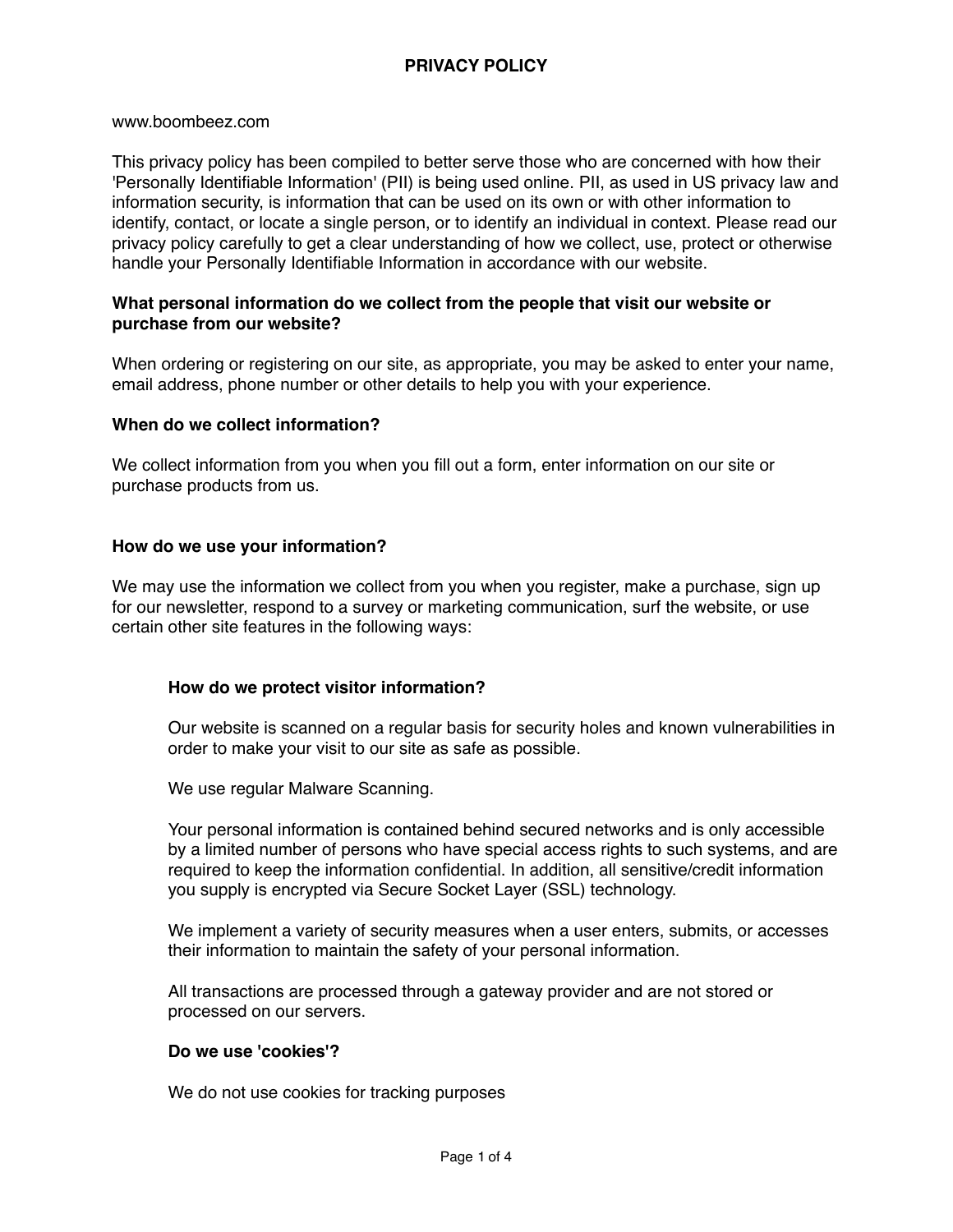You can choose to have your computer warn you each time a cookie is being sent, or you can choose to turn off all cookies. You do this through your browser (like Internet Explorer) settings. Each browser is a little different, so look at your browser's Help menu to learn the correct way to modify your cookies.

If you disable cookies off, some features will be disabled that make your site experience more efficient and some of our services will not function properly.

However, you can still place orders .

# **Third Party Disclosure**

We do not sell, trade, or otherwise transfer to outside parties your personally identifiable information.

Third party links

We do not include or offer third party products or services on our website.

### **Google**

Google's advertising requirements can be summed up by Google's Advertising Principles. They are put in place to provide a positive experience for users. https://support.google.com/ adwordspolicy/answer/1316548?hl=en

We have not enabled Google AdSense on our site but we may do so in the future.

### **California Online Privacy Protection Act**

CalOPPA is the first state law in the nation to require commercial websites and online services to post a privacy policy. The law's reach stretches well beyond California to require a person or company in the United States (and conceivably the world) that operates websites collecting personally identifiable information from California consumers to post a conspicuous privacy policy on its website stating exactly the information being collected and those individuals with whom it is being shared, and to comply with this policy. - See more at: http://consumercal.org/ california-online-privacy-protection-act-caloppa/#sthash.0FdRbT51.dpuf

According to CalOPPA we agree to the following:

- Users can visit our site anonymously
- Once this privacy policy is created, we will add a link to it on our home page, or as a minimum on the first significant page after entering our website.
- Our Privacy Policy link includes the word 'Privacy', and can be easily be found on the page specified above.

Users will be notified of any privacy policy changes:

• On our Privacy Policy Page

Users are able to change their personal information: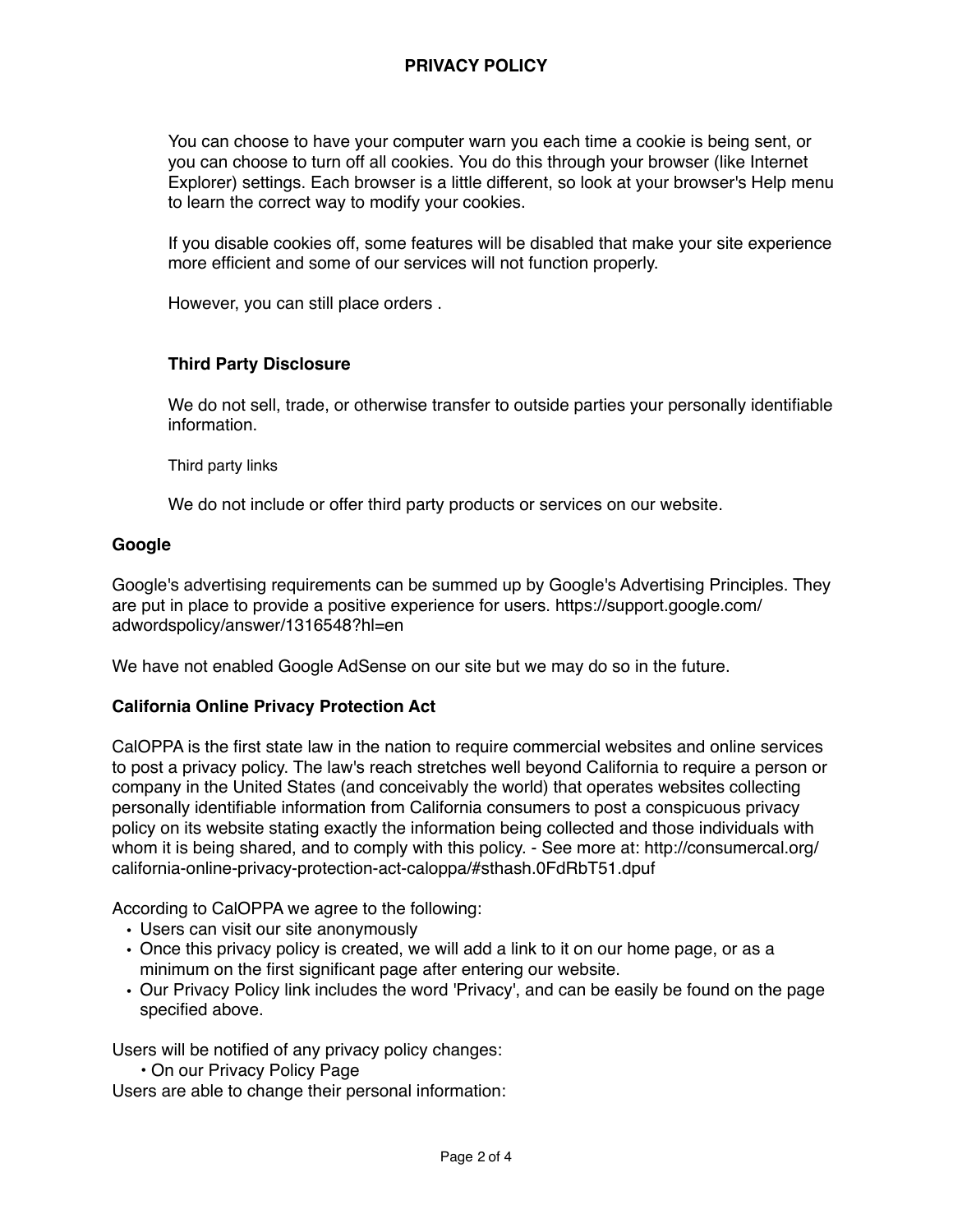• By emailing us

### **How does our site handle do not track signals?**

We honor do not track signals and do not track, plant cookies, or use advertising when a Do Not Track (DNT) browser mechanism is in place.

### **Does our site allow third party behavioral tracking?**

It's also important to note that we do not allow third party behavioral tracking

### **COPPA (Children Online Privacy Protection Act)**

When it comes to the collection of personal information from children under 13, the Children's Online Privacy Protection Act (COPPA) puts parents in control. The Federal Trade Commission, the nation's consumer protection agency, enforces the COPPA Rule, which spells out what operators of websites and online services must do to protect children's privacy and safety online.

We do not specifically market to children under 13.

### **Fair Information Practices**

The Fair Information Practices Principles form the backbone of privacy law in the United States and the concepts they include have played a significant role in the development of data protection laws around the globe. Understanding the Fair Information Practice Principles and how they should be implemented is critical to comply with the various privacy laws that protect personal information.

In order to be in line with Fair Information Practices we will take the following responsive action, should a data breach occur:

• We will notify the users via email within 1 business day

We also agree to the individual redress principle, which requires that individuals have a right to pursue legally enforceable rights against data collectors and processors who fail to adhere to the law. This principle requires not only that individuals have enforceable rights against data users, but also that individuals have recourse to courts or a government agency to investigate and/or prosecute non-compliance by data processors.

### **CAN SPAM Act**

The CAN-SPAM Act is a law that sets the rules for commercial email, establishes requirements for commercial messages, gives recipients the right to have emails stopped from being sent to them, and spells out tough penalties for violations.

We collect your email address only when you submit it to us via our website requesting more information, product updates, news & reviews, promotions or special events. Your email is safe with us: we never sell or share any of our customers information.